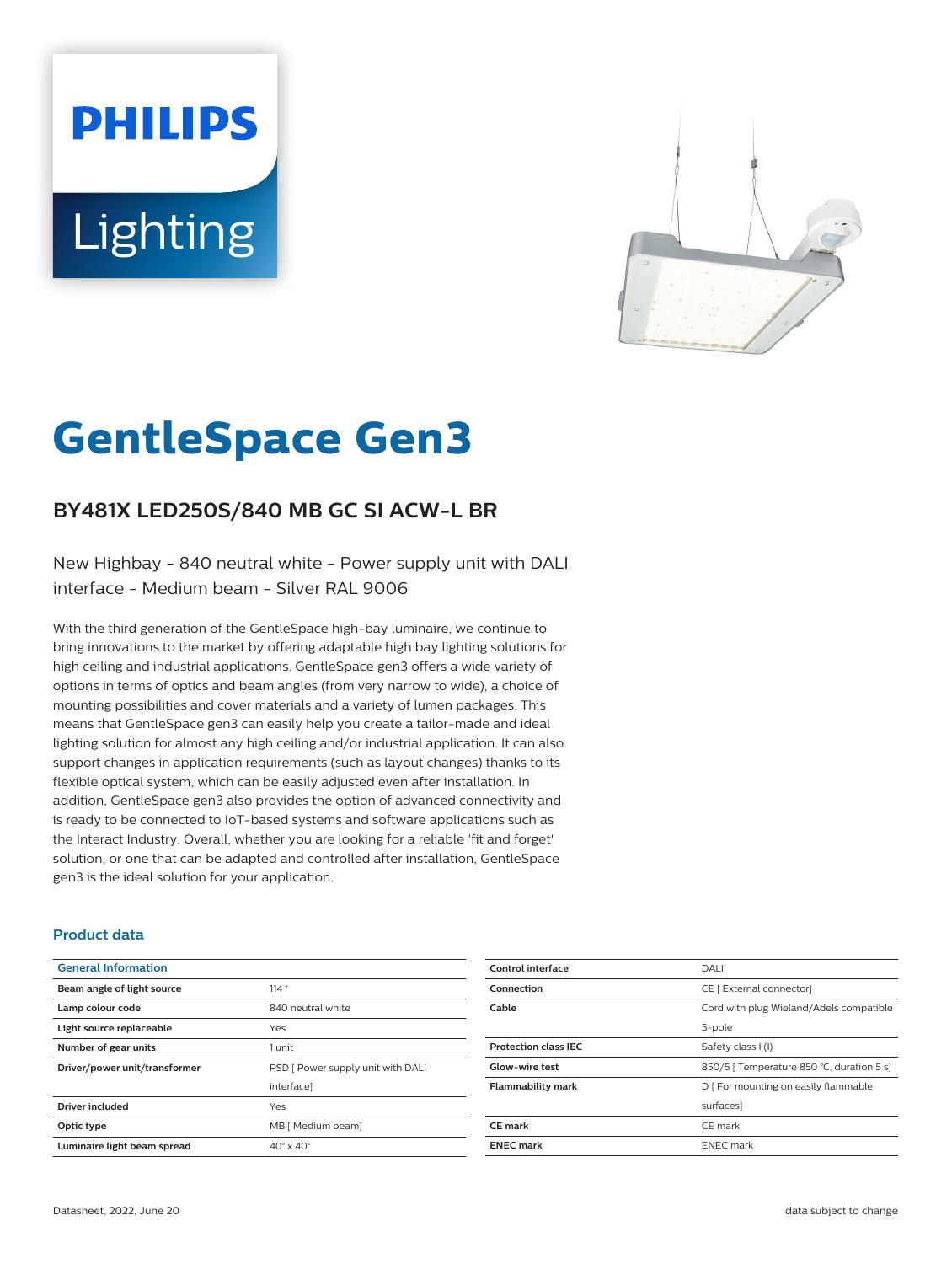# **GentleSpace Gen3**

| <b>Warranty period</b>                     | 5 years                                 |
|--------------------------------------------|-----------------------------------------|
| <b>Constant light output</b>               | No                                      |
| Number of products on MCB (16 A type B)    | 12                                      |
| <b>EU RoHS compliant</b>                   | Yes                                     |
| <b>Product family code</b>                 | BY481X [ New Highbay]                   |
| Unified glare rating CEN                   | Not applicable                          |
|                                            |                                         |
| <b>Operating and Electrical</b>            |                                         |
| <b>Input Voltage</b>                       | 220-240 V                               |
| Input frequency                            | 50 to 60 Hz                             |
| Inrush current                             | 4.8 A                                   |
| Inrush time                                | 2.3 <sub>ms</sub>                       |
| Power factor (min.)                        | 0.9                                     |
|                                            |                                         |
| <b>Controls and Dimming</b>                |                                         |
| Dimmable                                   | Yes                                     |
|                                            |                                         |
| <b>Mechanical and Housing</b>              |                                         |
| <b>Housing material</b>                    | Aluminium                               |
| <b>Reflector material</b>                  |                                         |
| Optic material                             | Polycarbonate                           |
| Optical cover/lens material                | Glass                                   |
| <b>Fixation material</b>                   | Steel                                   |
| Optical cover/lens finish                  | Clear                                   |
| Overall length                             | 712 mm                                  |
| <b>Overall width</b>                       | 490 mm                                  |
| <b>Overall height</b>                      | 120 mm                                  |
| Colour                                     | Silver RAL 9006                         |
| Dimensions (height x width x depth)        | 120 x 490 x 712 mm (4.7 x 19.3 x 28 in) |
|                                            |                                         |
| <b>Approval and Application</b>            |                                         |
| Ingress protection code                    | IP65 [ Dust penetration-protected, jet- |
|                                            | proof]                                  |
| Mech. impact protection code               | IK02 [0.2 J standard]                   |
| <b>Sustainability rating</b>               |                                         |
|                                            |                                         |
| <b>Initial Performance (IEC Compliant)</b> |                                         |
| Initial luminous flux (system flux)        | 25000 lm                                |

| Luminous flux tolerance                      | $+/-10%$                          |  |
|----------------------------------------------|-----------------------------------|--|
| Initial LED luminaire efficacy               | 154 lm/W                          |  |
| Lamp colour temperature                      | 4000 K                            |  |
| <b>Colour Rendering Index</b>                | >80                               |  |
| Initial chromaticity                         | (0.38, 0.38) SDCM <3              |  |
| Initial input power                          | 160 W                             |  |
| Power consumption tolerance                  | $+/-10%$                          |  |
|                                              |                                   |  |
| <b>Over Time Performance (IEC Compliant)</b> |                                   |  |
| Control gear failure rate at median useful   | 5%                                |  |
| life 50,000 h                                |                                   |  |
| Control gear failure rate at median useful   | 10%                               |  |
| life 100,000 h                               |                                   |  |
| Lumen maintenance at median useful life*     | L90                               |  |
| 50,000h                                      |                                   |  |
| Lumen maintenance at median useful life*     | <b>L80</b>                        |  |
| 100,000 h                                    |                                   |  |
|                                              |                                   |  |
| <b>Application Conditions</b>                |                                   |  |
| Ambient temperature range                    | -30 to +45 °C                     |  |
| Performance ambient temperature Tq           | 45 °C                             |  |
| Maximum dimming level                        | 10%                               |  |
| Suitable for random switching                | Yes                               |  |
|                                              |                                   |  |
| <b>Product Data</b>                          |                                   |  |
| Full product code                            | 871869940735300                   |  |
| Order product name                           | BY481X LED250S/840 MB GC SI ACW-L |  |
|                                              | <b>BR</b>                         |  |
| EAN/UPC - product                            | 8718699407353                     |  |
| Order code                                   | 910500465541                      |  |
| SAP numerator - quantity per pack            | 1                                 |  |
| Numerator - packs per outer box              | 1                                 |  |
| <b>SAP material</b>                          | 910500465541                      |  |
| SAP net weight (piece)                       | 11.000 kg                         |  |

 $\overline{\mathbb{Q}}$   $\overline{\mathbb{R}^{60^{\circ}C}}$   $\overline{\mathbb{R}^{65}}$   $\overline{\mathbb{R}^{02}}$   $\overline{\mathbb{R}^{02}}$